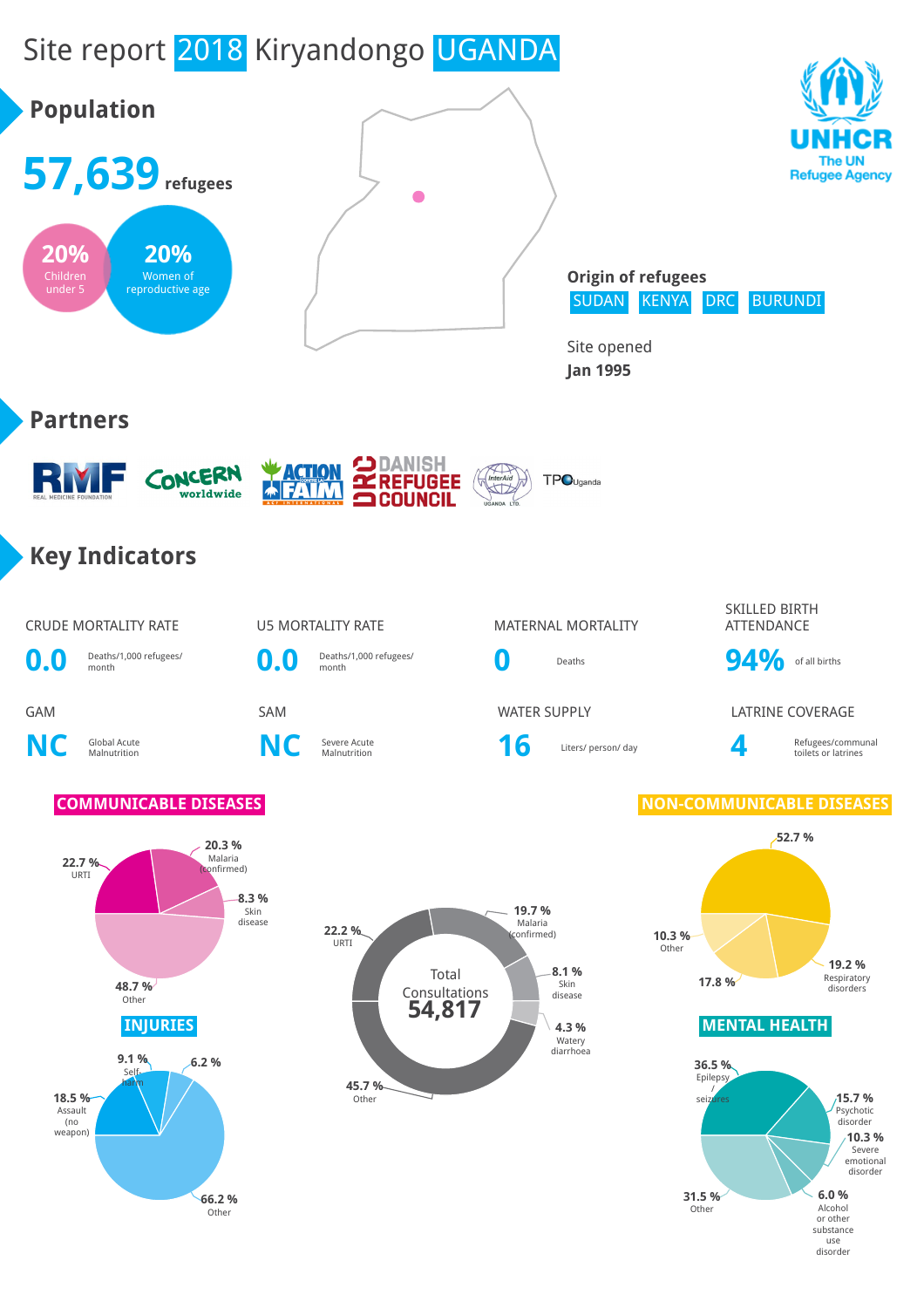### **Public Health**

| <b>HEALTH STAFFING</b>                                      | <b>INDICATOR</b> | <b>STANDARD</b> |                            | <b>MORBIDITY</b>                                 | <b>INDICATOR</b>     | <b>STANDARD</b> |   |   |
|-------------------------------------------------------------|------------------|-----------------|----------------------------|--------------------------------------------------|----------------------|-----------------|---|---|
| Number of medical doctors                                   | $\overline{2}$   | 1: 50,000       | $\bullet$                  | Incidence of malaria among children under        | 13                   |                 |   |   |
| Number of qualified nurses                                  | 33               | 1:10,000        | $\bullet$                  | Incidence of watery diarrhoea among              | 11                   |                 |   |   |
| Number of community health workers                          | 198              | 1: 1,000        | $\bullet$                  | children under 5                                 |                      |                 |   |   |
| <b>ACCESS AND UTILIZATION</b>                               | <b>INDICATOR</b> | <b>STANDARD</b> |                            | Incidence of pneumonia among children<br>under 5 | 3                    |                 |   |   |
| Consultations per trained clinician per day                 | 34               | < 50            | ◕                          | Incidence of pneumonia among over 5              | -1                   |                 |   |   |
| Health utilisation rate (new visits / refugee /             | 0.8              | $1 - 4$         | А                          | Tuberculosis success rate                        | 75%                  | < 90%           | ▲ |   |
| year)<br>Proportion of host population consultations        | 43%              |                 |                            | Were any MDR/X-TB cases diagnosed among<br>PoCs? | <b>No</b>            | <b>No</b>       | ೞ |   |
| <b>MORTALITY</b>                                            | <b>INDICATOR</b> | <b>STANDARD</b> |                            | VACCINATION                                      | <b>INDICATOR</b>     | <b>STANDARD</b> |   |   |
| <b>Crude Mortality Rate</b><br>(CMR) (/1000/month)          | 0.0              | < 0.75          | $\bm{\mathcal{C}}$         | Full vaccination coverage                        | 52%                  | < 95%           |   | ೞ |
| <b>Under-five Mortality Rate</b><br>(U5MR) (/1000/month)    | 0.0              | $< 1.5$         | $\boldsymbol{\mathcal{C}}$ | Measles vaccination coverage                     | <b>Not collected</b> |                 |   |   |
| <b>Infant Mortality Rate</b><br>(IMR) (/1000 livebirths)    | 1.1              | < 30            | $\bullet$                  | Source of vaccination data                       | <b>HIS</b>           |                 |   |   |
| <b>Neonatal Mortality Rate</b><br>(NNMR) (/1000 livebirths) |                  | < 20            | $\bm{\bm\omega}$           | <b>IN-PATIENT DEPARTMENT (IPD)</b>               | <b>INDICATOR</b>     | <b>STANDARD</b> |   |   |
| <b>OUTBREAK ALERT AND RESPONSE</b>                          | <b>INDICATOR</b> | <b>STANDARD</b> |                            | Average length of stay (days)                    | 3.7                  |                 |   |   |
| Proportion of outbreaks investigated within 48<br>hours     |                  | 100%            |                            | Case fatality rate                               | 0.0                  |                 |   |   |
| Number of outbreaks reported                                | $\bf{0}$         |                 |                            | Hospitalisation rate                             | 108.1                | $50 - 150$      |   | Ø |

## **Reproductive Health**

| <b>ANTENATAL CARE</b>                                                                     | <b>INDICATOR</b> | <b>STANDARD</b> |              | <b>FAMILY PLANNING</b>                                                      | <b>INDICATOR</b> | <b>STANDARD</b> |                       |
|-------------------------------------------------------------------------------------------|------------------|-----------------|--------------|-----------------------------------------------------------------------------|------------------|-----------------|-----------------------|
| Antenatal care coverage                                                                   | 68%              | $> 90\%$        | Ω            | Contraceptive prevalence rate                                               | 1%               | $\geq 30\%$     | $\boldsymbol{\Omega}$ |
| Coverage of antenatal tetanus vaccination                                                 | 87%              | >95%            | А            | Source of contraceptive prevalence data                                     | <b>HIS</b>       |                 |                       |
| <b>DELIVERY CARE</b>                                                                      | <b>INDICATOR</b> | <b>STANDARD</b> |              | SEXUAL AND GENDER-BASED VIOLENCE (SGBV)                                     | <b>INDICATOR</b> | <b>STANDARD</b> |                       |
| Proportion of births attended by skilled<br>personnel                                     | 94%              | $\geq 90\%$     | $\checkmark$ | Total number of reported rapes                                              | 11               |                 |                       |
| Proportion of births conducted by caesarean<br>section                                    | 3%               | $5 - 15%$       | Ø            | Proportion of eligible rape survivors provided<br>with PEP within 72 hours  | 75%              | 100%            | ೞ                     |
| Proportion of newborn infants with low birth<br>weight (<2500 gs) (weighed within 72 hrs) | 3%               | < 15%           |              | Proportion of eligible rape survivors provided<br>with ECP within 120 hours | 36%              | 100%            | $\boldsymbol{\Omega}$ |
| Proportion of teenage pregnancies                                                         | 11%              |                 |              | SEXUALLY TRANSMITTED INFECTIONS (STIS)                                      | <b>INDICATOR</b> | <b>STANDARD</b> |                       |
| Still birth rate (/ 1000 total births / month)                                            | $\Omega$         |                 |              | Number of genital ulcer diseases                                            | 85               |                 |                       |
| Number of maternal deaths                                                                 | $\mathbf{0}$     |                 |              | Number of Pelvic Inflammatory diseases                                      | 689              |                 |                       |
| Proportion of maternal deaths investigated<br>within 48 hours                             |                  | 100%            |              |                                                                             |                  |                 |                       |